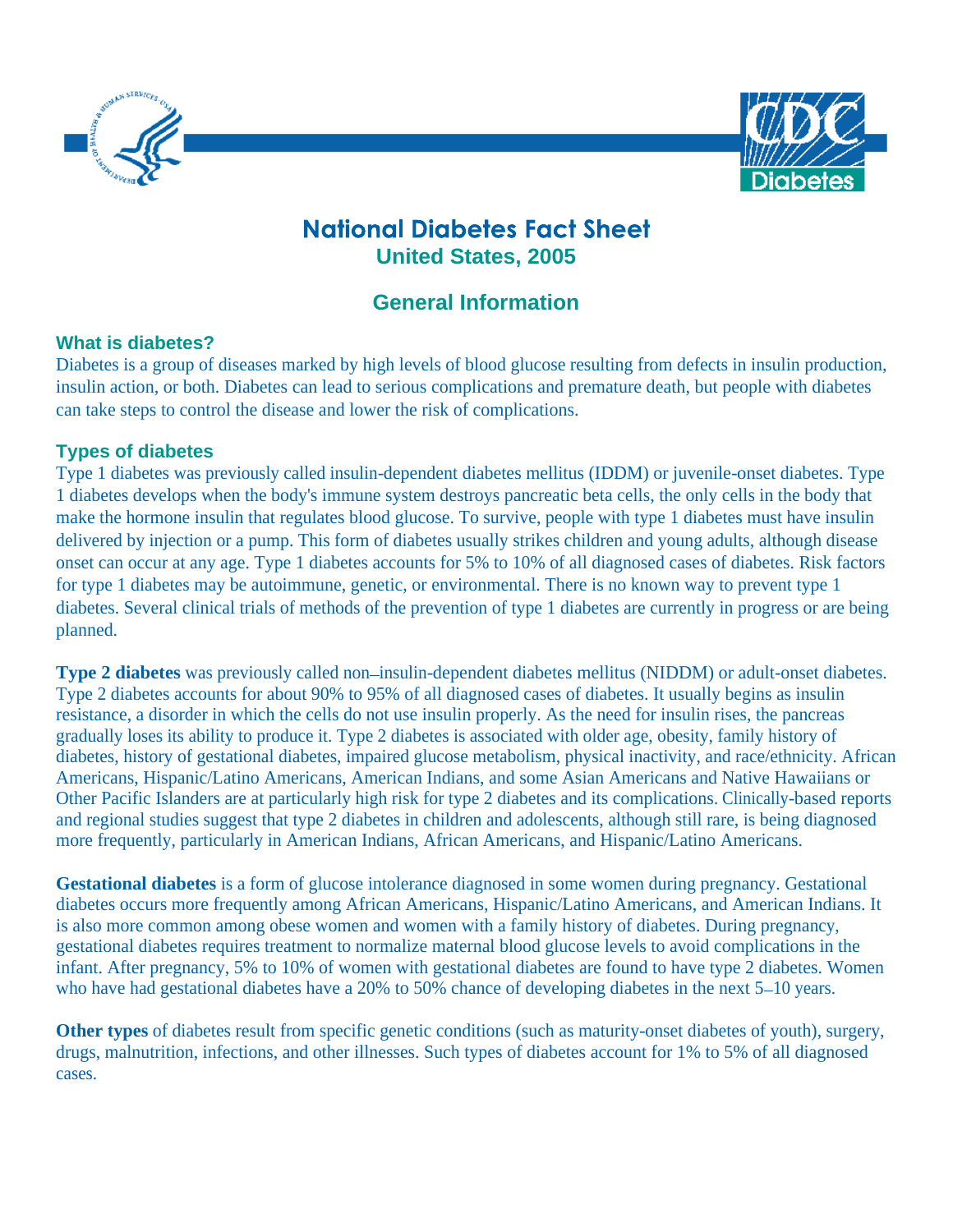# **Treating diabetes**

- To survive, people with type 1 diabetes must have insulin delivered by injection or a pump.
- Many people with type 2 diabetes can control their blood glucose by following a healthy meal plan and exercise program, losing excess weight, and taking oral medication.
- Many people with diabetes also need to take medications to control their cholesterol and blood pressure.
- Diabetes self-management education (DMSE) is an integral component of medical care.
- Among adults with diagnosed diabetes, 16% take insulin only, 12% take both insulin and oral medication, 57% take oral medication only, and 15% do not take either insulin or oral medications.



# **Prediabetes: Impaired glucose tolerance and impaired fasting glucose**

- Prediabetes is a condition that raises the risk of developing type 2 diabetes, heart disease, and stroke. People with prediabetes have blood glucose levels higher than normal but not high enough to be classified as diabetes.
- People with prediabetes have impaired fasting glucose (IFG) or impaired glucose tolerance (IGT). Some people have both IFG and IGT.
- IFG is a condition in which the fasting blood sugar level is 100 to 125 milligrams per deciliter (mg/dL) after an overnight fast. The level is higher than normal but not high enough to be classified as diabetes.
- IGT is a condition in which the blood sugar level is 140 to 199 mg/dL after a 2-hour oral glucose tolerance test. This level is higher than normal but not high enough to be classified as diabetes.
- In a cross-section sample of U.S. adults aged 40–74 years tested from 1988 to 1994, 33.8% had IFG, 15.4% had IGT, and 40.1% had prediabetes (IGT or IFG or both). Applying these percentages to the entire U.S. population in 2000, an estimated 35 million adults aged 40 74 had IFG, 16 million had IGT, and 41 million
- had prediabetes **(there is overlap between the IFG and IGT groups)**.<br>• More recent estimates from 1999 through 2002 indicate that among U.S. adults aged 20 years and older, 26% had IFG, which was similar to the prevalence in 1988–1994 (25%). Applying this percentage to the entire U.S. population yields an estimated 54 million American adults with IFG in 2002. Because IGT was not measured in 1999 2002, these data suggest that at least 54 million American adults had prediabetes in 2002.
- Progression to diabetes among those with prediabetes is not inevitable. Studies have shown that people with prediabetes who lose weight and increase their physical activity can prevent or delay diabetes and even return their blood glucose levels to normal.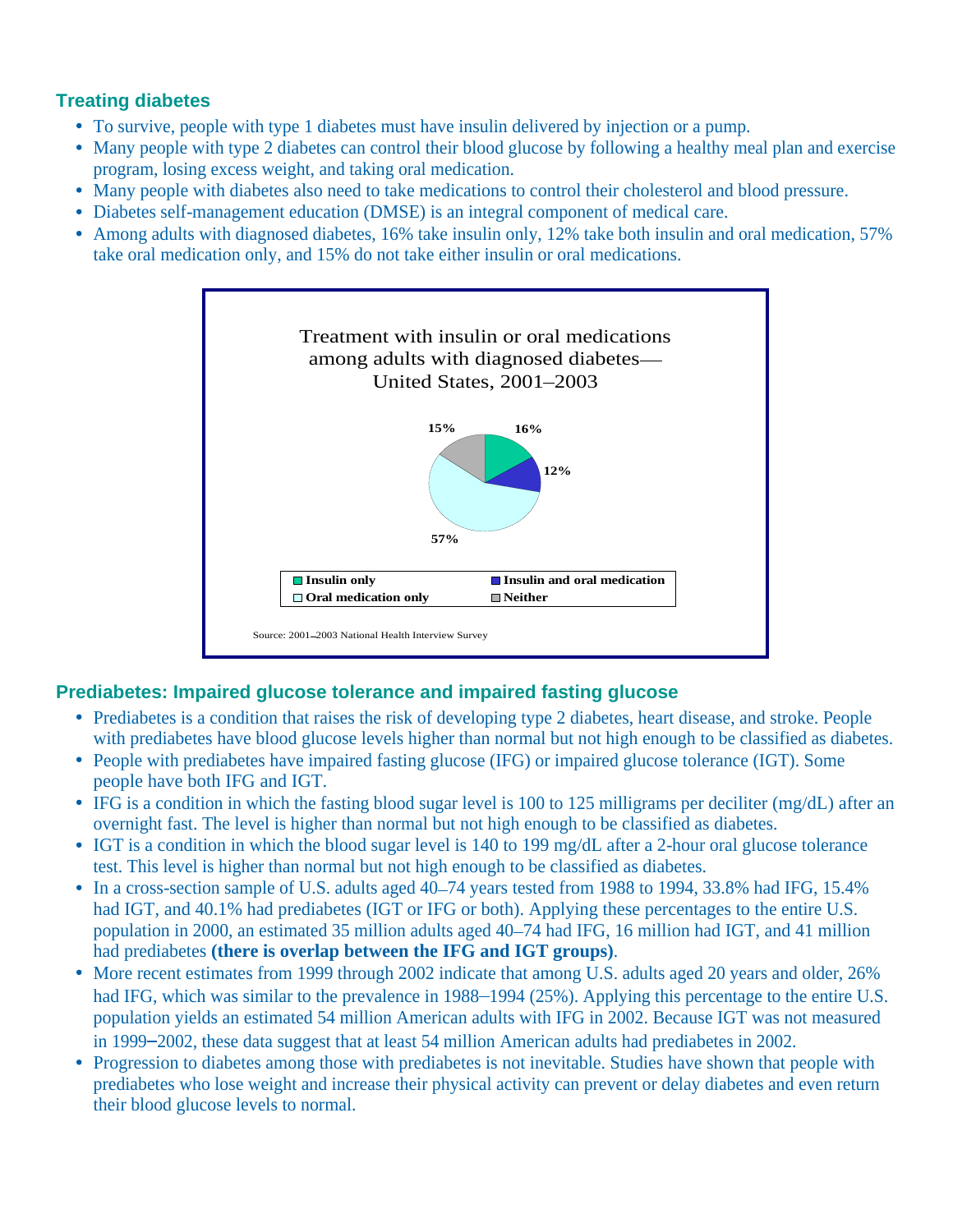



# **National Estimates on Diabetes**

The estimates on diabetes in this fact sheet were derived from various data systems of the Centers for Disease Control and Prevention, the outpatient database of the Indian Health Service (IHS), the U.S. Renal Data System of the National Institutes of Health, the U.S. Census Bureau, and published studies. Estimates of the total number of persons with diabetes and the prevalence of diabetes in 2005 were derived using 1999 2002 National Health and Nutrition Examination Survey (NHANES), 1999-2003 National Health Interview Survey (NHIS), 2003 IHS data, and 2005 resident population estimates. Many of the estimated numbers and percentages of people with diabetes were derived by applying diabetes prevalence estimates from health surveys of the civilian, noninstitutionalized population to the most recent 2005 resident population estimates. These estimates have some variability due to the limits of the measurements and estimation procedures. The procedures assumed that age-race-sex-specific percentages of adults with diabetes (diagnosed and undiagnosed) in 2005 are the same as they were in earlier time periods (e.g., 1999 2002) and that the age-race-sex percentages of adults with diabetes in resident population is identical to that in the civilian, noninstitutionalized population. Deviations from these assumptions may result in over- or under-estimated numbers and percentages. For further information on the methods for deriving total, diagnosed, and undiagnosed prevalence of diabetes from NHANES data, see

<http://www.cdc.gov/mmwr/preview/mmwrhtml/mm5235a1.htm>. More detail on the data sources, references, and methods are available at<http://www.cdc.gov/diabetes/pubs/references.htm>.

# **Diabetes Prevalence**

**Total prevalence of diabetes in the United States, all ages, 2005**

**Total:** 20.8 million people—7.0% of the population—have diabetes. **Diagnosed:** 14.6 million people **Undiagnosed:** 6.2 million people

# **Prevalence of diagnosed diabetes in people aged 20 years or younger, United States, 2005**

About 176,500 people aged 20 years or younger have diabetes. This represents 0.22% of all people in this age group.

About one in every 400 to 600 children and adolescents has type 1 diabetes.

Although type 2 diabetes can occur in youth, the nationally representative data that would be needed to monitor diabetes trends in youth by type are not available. Clinically-based reports and regional studies suggest that type 2 diabetes, although still rare, is being diagnosed more frequently in children and adolescents, particularly in American Indians, African Americans, and Hispanic/Latino Americans.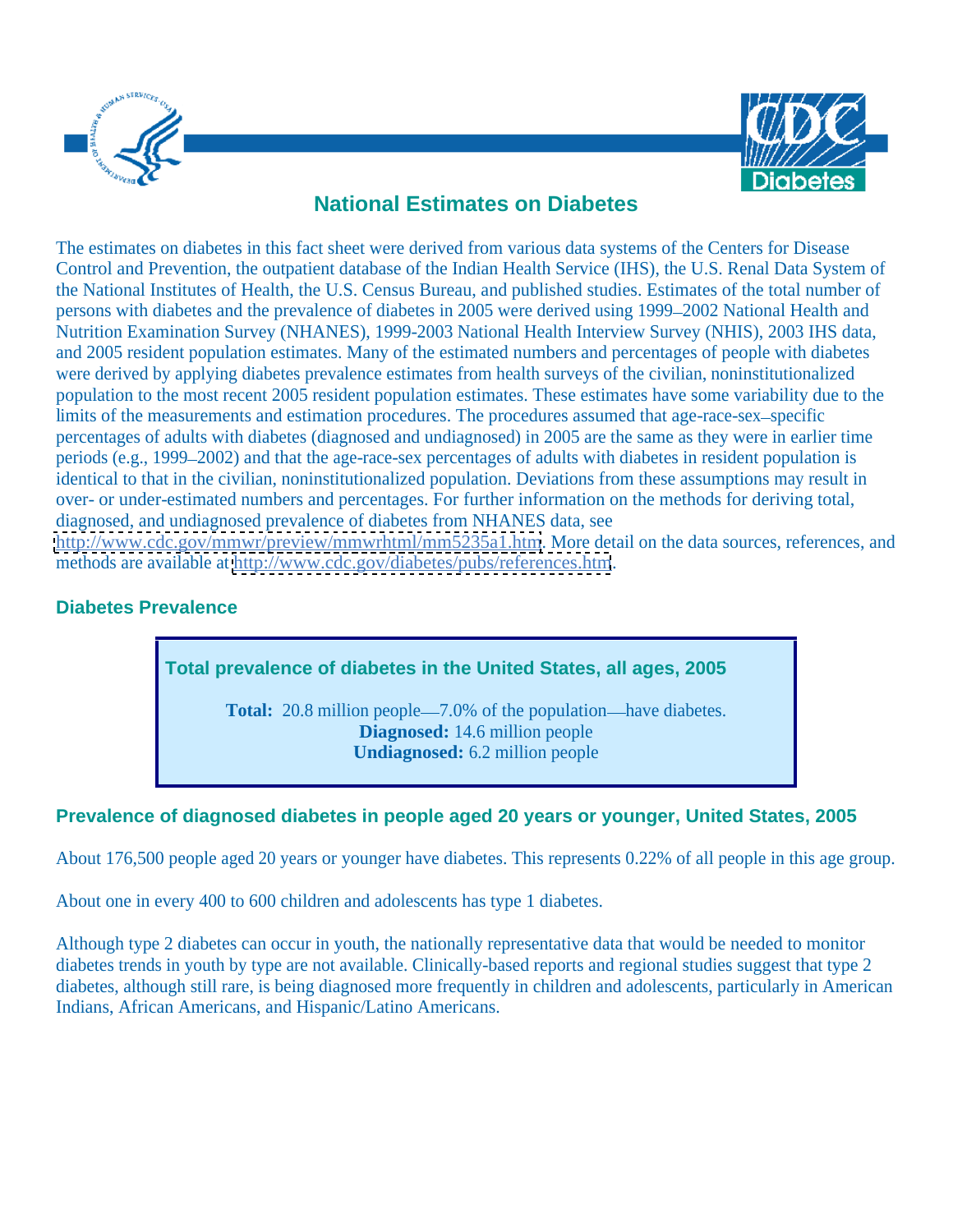# **Total prevalence of diabetes among people aged 20 years or older, United States, 2005**

**Age 20 years or older:** 20.6 million or 9.6% of all people in this age group have diabetes. **Age 60 years or older:** 10.3 million or 20.9% of all people in this age group have diabetes. **Men:** 10.9 million or 10.5% of all men aged 20 years or older have diabetes. **Women:** 9.7 million or 8.8% of all women aged 20 years or older have diabetes.



## **Total prevalence of diabetes by race/ethnicity among people aged 20 years or older, United States, 2005**

**Non-Hispanic whites:** 13.1 million, or 8.7% of all non-Hispanic whites aged 20 years or older have diabetes.

**Non-Hispanic blacks:** 3.2 million, or 13.3% of all non-Hispanic blacks aged 20 years or older have diabetes. After adjusting for population age differences, non-Hispanic blacks are 1.8 times as likely to have diabetes as non- Hispanic whites.

**Hispanic/Latino Americans:** After adjusting for population age differences**,** Mexican Americans, the largest Hispanic/Latino subgroup, are 1.7 times as likely to have diabetes as non-Hispanic whites. If the prevalence of diabetes among Mexican Americans was applied to the total Hispanic/Latino population, about 2.5 million (9.5%) Hispanic/Latino Americans aged 20 years or older would have diabetes. Sufficient data are not available to derive estimates of the total prevalence of diabetes (both diagnosed and undiagnosed diabetes) for other Hispanic/Latino groups. However, residents of Puerto Rico are 1.8 times as likely to have diagnosed diabetes as U.S. non-Hispanic whites.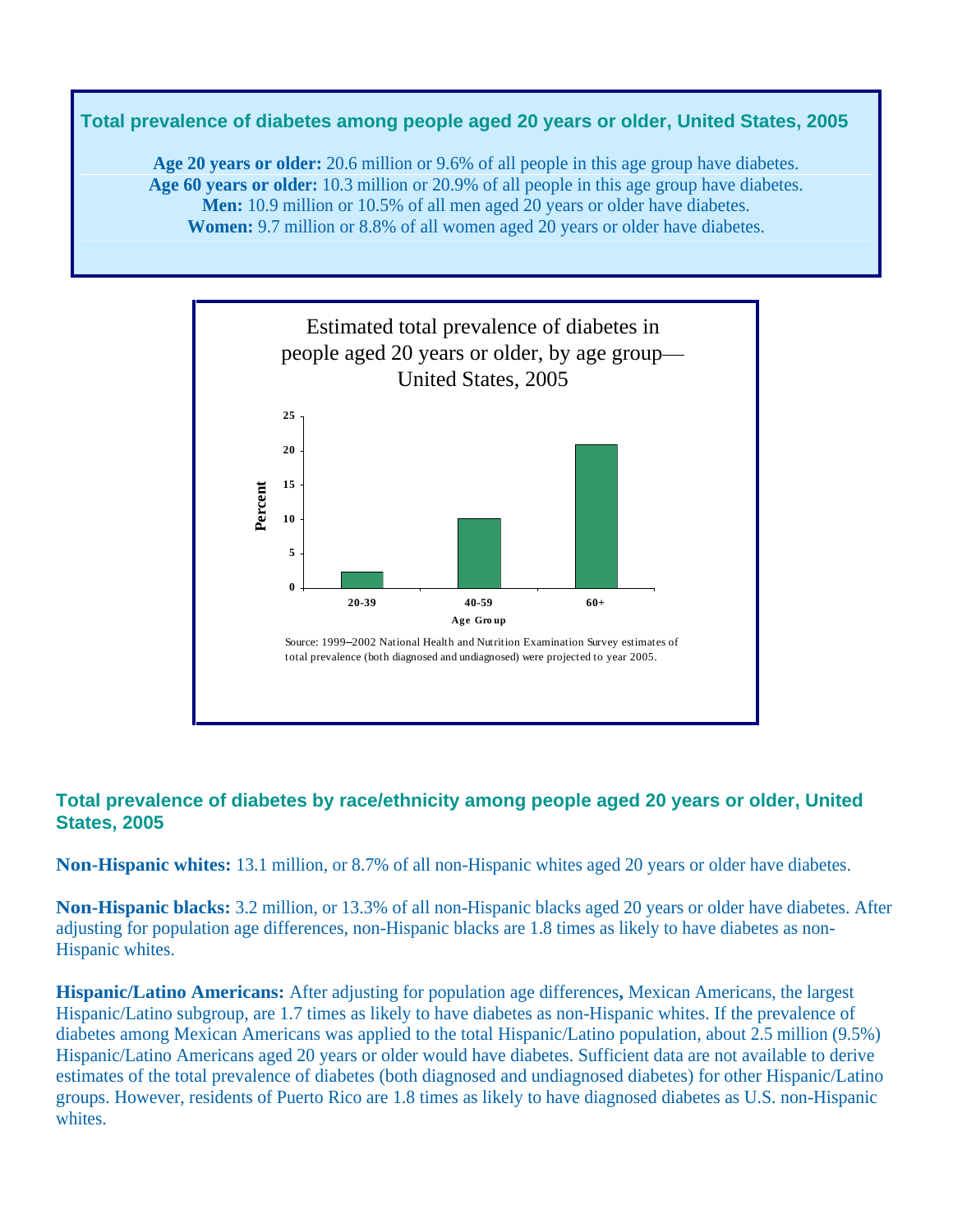**American Indians and Alaska Natives:** 99,500, or 12.8% of American Indians and Alaska Natives aged 20 years or older who received care from IHS in 2003 had diagnosed diabetes. Applying the rate of undiagnosed diabetes in the total U.S. population to the American Indians and Alaska Natives who receive care from IHS gives an estimate of 118,000 (15.1%) American Indians and Alaska Natives aged 20 years or older with diabetes (both diagnosed and undiagnosed diabetes). After adjusting for population age differences, the total prevalence of diabetes in this group is lowest among Alaska Natives (8.1%) and highest among American Indians in the southern United States (26.7%) and in southern Arizona (27.6%). Taking into account population age differences, American Indians and Alaska Natives are 2.2 times as likely to have diabetes as non-Hispanic whites.

**Asian Americans and Pacific Islanders:** The total prevalence of diabetes (both diagnosed and undiagnosed diabetes) is not available for Asian Americans or Pacific Islanders. However, in Hawaii, Asians, Native Hawaiians, and other Pacific Islanders aged 20 years or older are more than 2 times as likely to have diagnosed diabetes as whites after adjusting for population age differences. Similarly, in California, Asians were 1.5 times as likely to have diagnosed diabetes as non-Hispanic whites. Other groups within these populations also have increased risk for diabetes. The contract of the contract of the contract of the contract of the contract of the contract of the contract of the contract of the contract of the contract of the contract of the contract of the contract of the

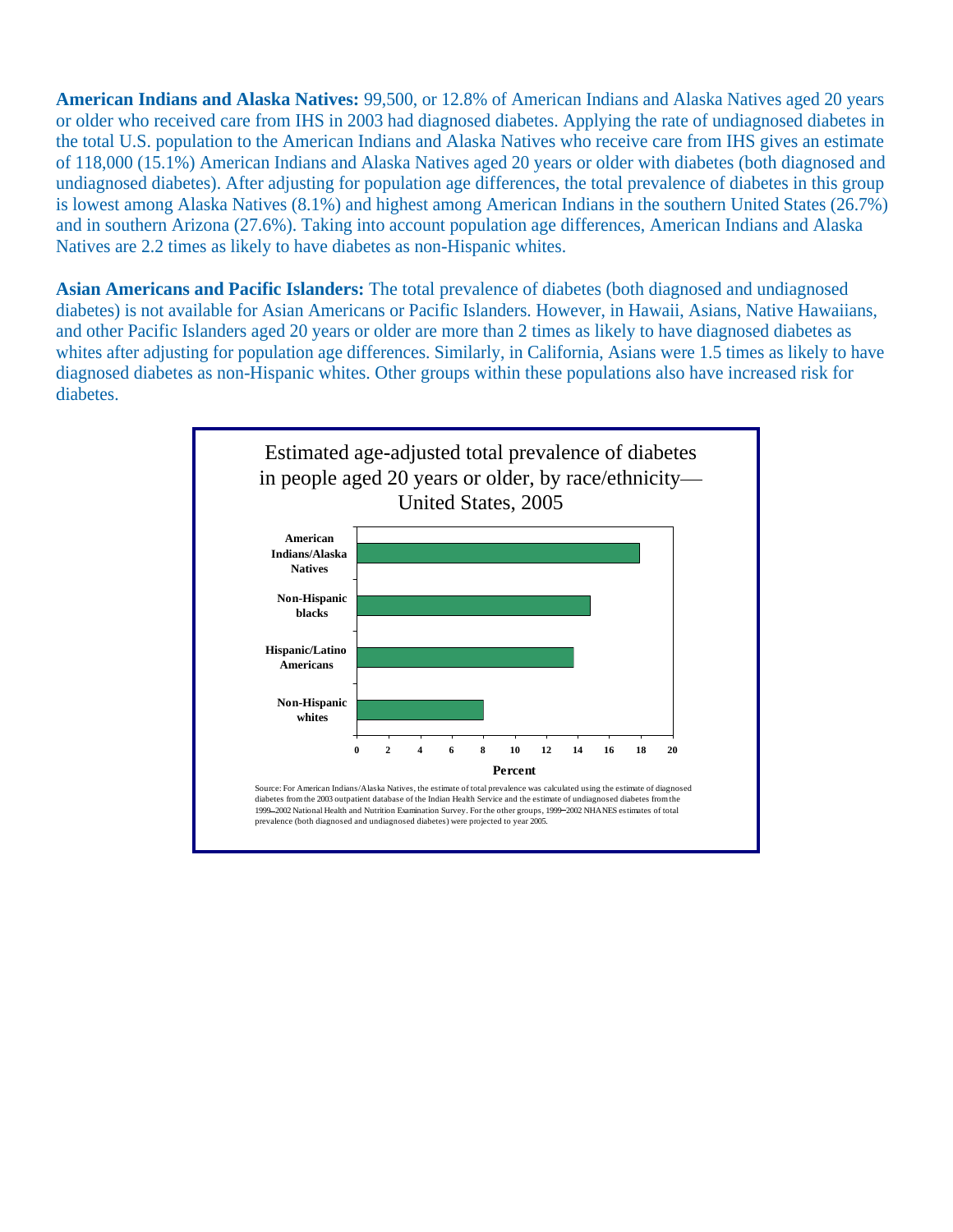## **Incidence of diabetes, United States, 2005**

1.5 million new cases of diabetes were diagnosed in people aged 20 years or older in 2005**.**



#### **Deaths among people with diabetes, United States, 2002**

- Diabetes was the sixth leading cause of death listed on U.S. death certificates in 2002. This ranking is based on the 73,249 death certificates in which diabetes was listed as the underlying cause of death. According to death certificate reports, diabetes contributed to a total of 224,092 deaths.
- Diabetes is likely to be underreported as a cause of death. Studies have found that only about 35% to 40% of decedents with diabetes had it listed anywhere on the death certificate and only about 10% to 15% had it listed as the underlying cause of death.
- Overall, the risk for death among people with diabetes is about twice that of people without diabetes of similar age.

## **Complications of diabetes in the United States**

#### **Heart disease and stroke**

- Heart disease and stroke account for about 65% of deaths in people with diabetes.
- Adults with diabetes have heart disease death rates about 2 to 4 times higher than adults without diabetes.
- The risk for stroke is 2 to 4 times higher among people with diabetes.

#### **High blood pressure**

About 73% of adults with diabetes have blood pressure greater than or equal to 130/80 millimeters of mercury (mm Hg) or use prescription medications for hypertension.

#### **Blindness**

- Diabetes is the leading cause of new cases of blindness among adults aged 20–74 years.
- Diabetic retinopathy causes 12,000 to 24,000 new cases of blindness each year.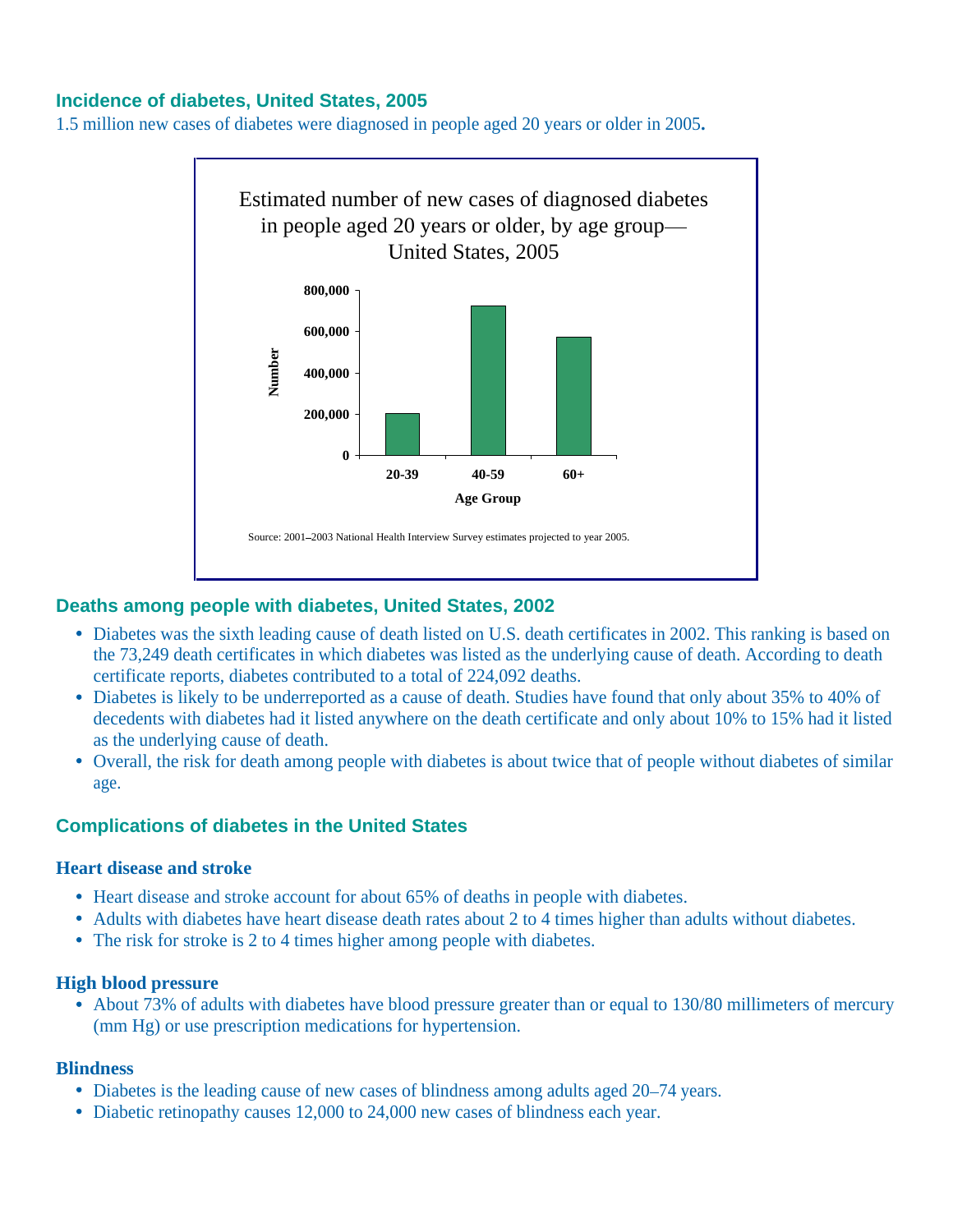## **Kidney disease**

- Diabetes is the leading cause of kidney failure, accounting for 44% of new cases in 2002.
- In 2002, 44,400 people with diabetes began treatment for end-stage kidney disease in the United States and Puerto Rico.
- In 2002, a total of 153,730 people with end-stage kidney disease due to diabetes were living on chronic dialysis or with a kidney transplant in the United States and Puerto Rico.

## **Nervous system disease**

- About 60% to 70% of people with diabetes have mild to severe forms of nervous system damage. The results of such damage include impaired sensation or pain in the feet or hands, slowed digestion of food in the stomach, carpal tunnel syndrome, and other nerve problems.
- Almost 30% of people with diabetes aged 40 years or older have impaired sensation in the feet (i.e., at least one area that lacks feeling).
- Severe forms of diabetic nerve disease are a major contributing cause of lower-extremity amputations.

# **Amputations**

- More than 60% of nontraumatic lower-limb amputations occur in people with diabetes.
- In 2002, about 82,000 nontraumatic lower-limb amputations were performed in people with diabetes.

# **Dental disease**

- Periodontal (gum) disease is more common in people with diabetes. Among young adults, those with diabetes have about twice the risk of those without diabetes.
- Almost one-third of people with diabetes have severe periodontal disease with loss of attachment of the gums to the teeth measuring 5 millimeters or more.

# **Complications of pregnancy**

- Poorly controlled diabetes before conception and during the first trimester of pregnancy can cause major birth defects in 5% to 10% of pregnancies and spontaneous abortions in 15% to 20% of pregnancies.
- Poorly controlled diabetes during the second and third trimesters of pregnancy can result in excessively large babies, posing a risk to both mother and child.

## **Other complications**

- Uncontrolled diabetes often leads to biochemical imbalances that can cause acute life-threatening events, such as diabetic ketoacidosis and hyperosmolar (nonketotic) coma.
- People with diabetes are more susceptible to many other illnesses and, once they acquire these illnesses, often have worse prognoses. For example, they are more likely to die with pneumonia or influenza than people who do not have diabetes.

# **Preventing diabetes complications**

Diabetes can affect many parts of the body and can lead to serious complications such as blindness, kidney damage, and lower-limb amputations. Working together, people with diabetes and their health care providers can reduce the occurrence of these and other diabetes complications by controlling the levels of blood glucose, blood pressure, and blood lipids, and by receiving other preventive care practices in a timely manner.

## **Glucose control**

Studies in the United States and abroad have found that improved glycemic control benefits people with either type 1 or type 2 diabetes. In general, every percentage point drop in A1C blood test results (e.g., from 8.0% to 7.0%) reduces the risk of microvascular complications (eye, kidney, and nerve diseases) by 40%.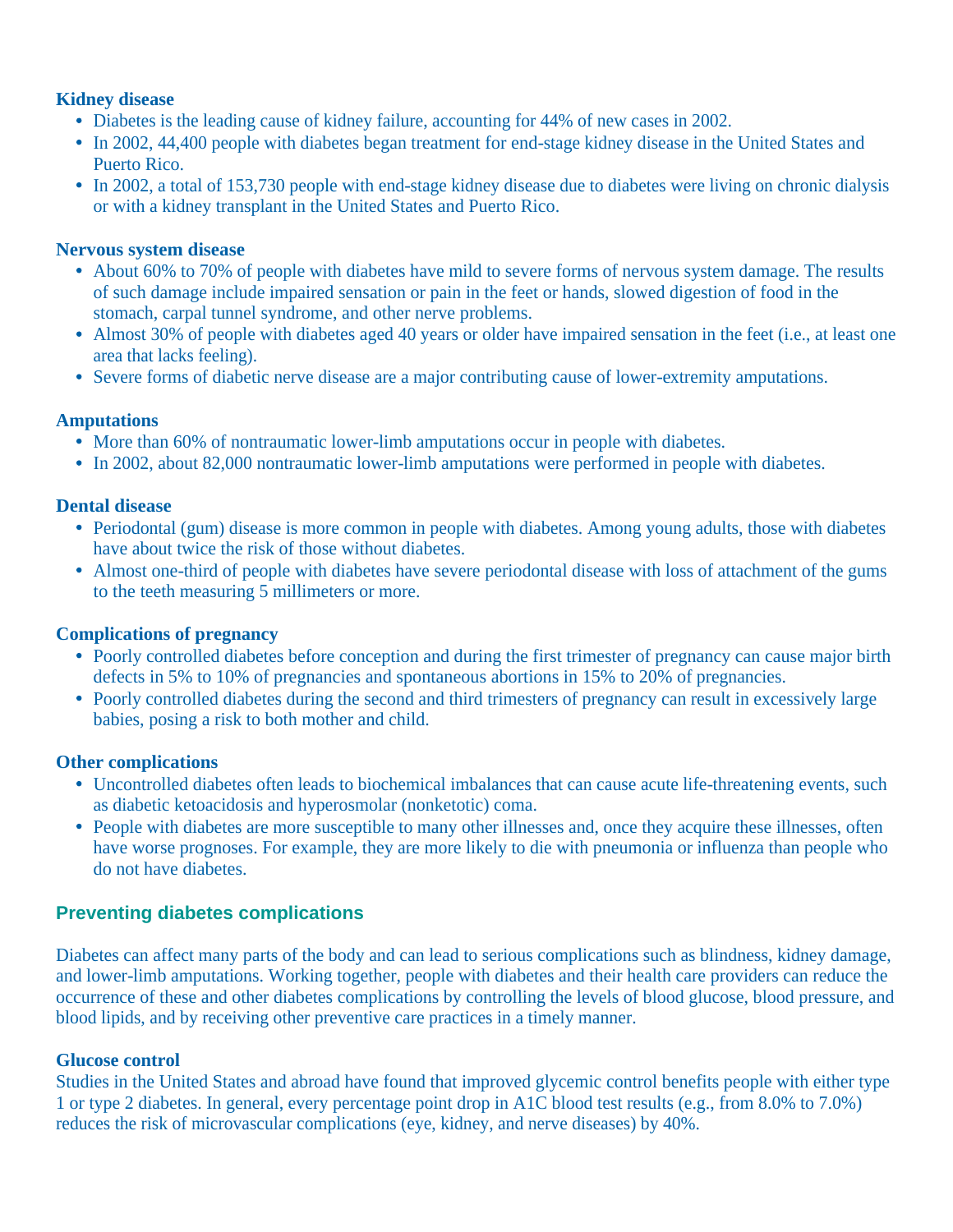#### **Blood pressure control**

- Blood pressure control reduces the risk of cardiovascular disease (heart disease or stroke) among persons with diabetes by 33% to 50%, and the risk of microvascular complications (eye, kidney, and nerve diseases) by approximately 33%.
- In general, for every 10 mm Hg reduction in systolic blood pressure, the risk for any complication related to diabetes is reduced by 12%.

#### **Control of blood lipids**

Improved control of cholesterol or blood lipids (for example, HDL, LDL, and triglycerides) can reduce cardiovascular complications by 20% to 50%.

#### **Preventive care practices for eyes, kidneys, and feet**

- Detecting and treating diabetic eye disease with laser therapy can reduce the development of severe vision loss by an estimated 50% to 60%.
- Comprehensive foot care programs can reduce amputation rates by 45% to 85%.
- Detecting and treating early diabetic kidney disease by lowering blood pressure can reduce the decline in kidney function by 30% to 70%. Treatment with ACE inhibitors and angiotensin receptor blockers (ARBs) are more effective in reducing the decline in kidney function than other blood pressure lowering drugs.

**Estimated diabetes costs in the United States in 2002**

**Total (direct and indirect):** \$132 billion **Direct medical costs:** \$92 billion **Indirect costs:** \$40 billion (disability, work loss, premature mortality)

*These data are based on a study by the Lewin Group, Inc., for the American Diabetes Association and are 2002 estimates of both the direct (cost of medical care and services) and indirect costs (costs of short-term and permanent disability and of premature death) attributable to diabetes. This study used a specific cost-of-disease methodology to estimate the health care costs due to diabetes.*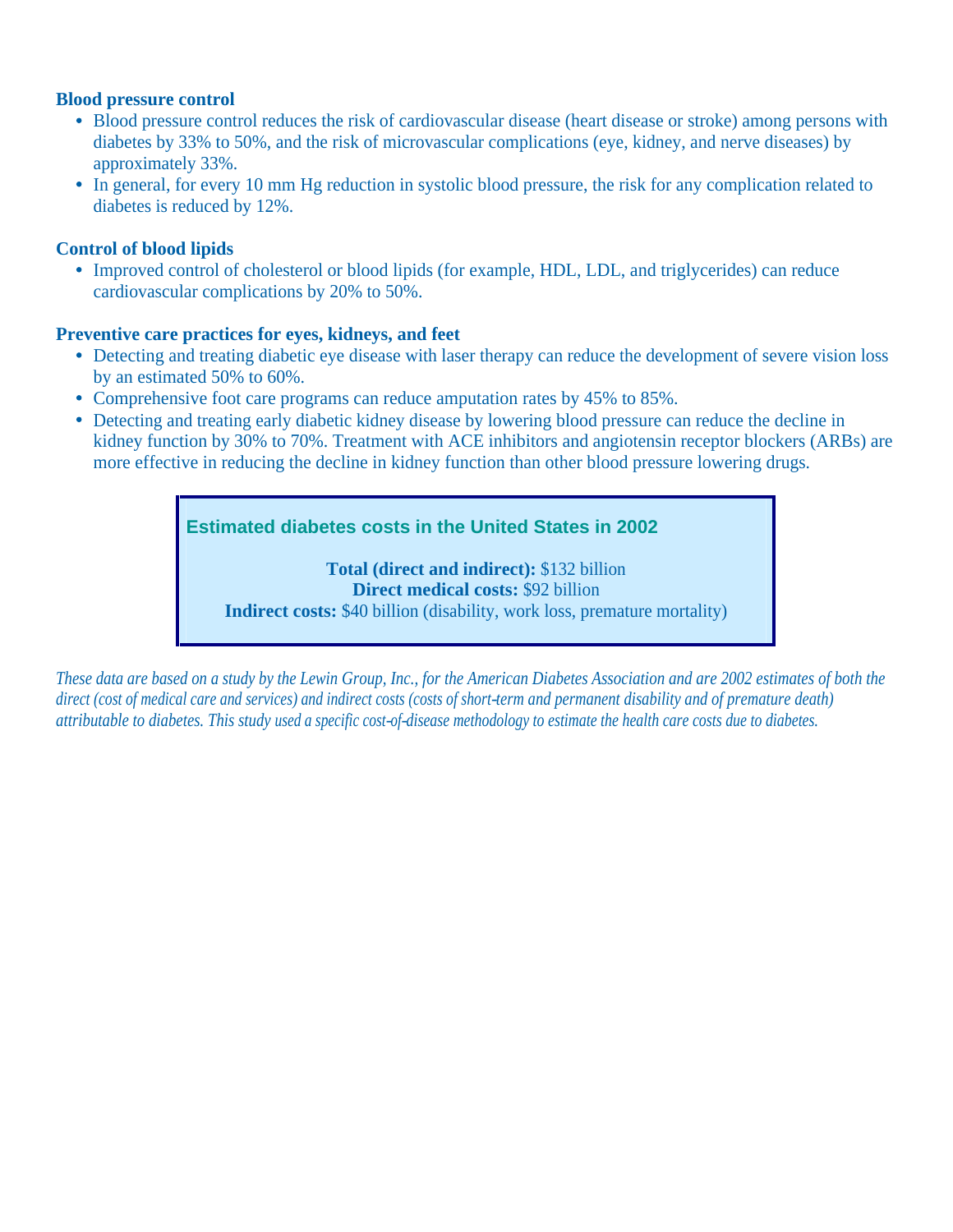



## **Acknowledgments**

The following organizations collaborated in compiling the information for this fact sheet:

- Agency for Healthcare Research and Quality <http://www.ahrq.gov/browse/diabetes.htm>
- American Association of Diabetes Educators <http://www.aadenet.org>
- American Diabetes Association<br>http://www.diabetes.org\* [http://www.diabetes.org\\*](http://www.diabetes.org*)
- Centers for Disease Control and Prevention <http://www.cdc.gov/diabetes> <http://www.cdc.gov/nchs>
- Centers for Medicare and Medicaid Services <http://cms.hhs.gov>
- Department of Veterans Affairs <http://www.va.gov/health/diabetes>
- Health Resources and Services Administration<br>http://www.hrsa.gov <http://www.hrsa.gov>
- Indian Health Service <http://www.ihs.gov/MedicalPrograms/Diabetes/index.asp>
- Juvenile Diabetes Research Foundation International [http://www.jdrf.org\\*](http://www.jdrf.org*)
- National Diabetes Education Program, a joint program of NIH and CDC <http://www.ndep.nih.gov> <http://www.cdc.gov/diabetes/ndep/index.htm>
- National Institute of Diabetes and Digestive and Kidney Diseases of the National Institutes of Health <http://www.niddk.nih.gov>
- U.S. Department of Health and Human Services, Office of Minority Health <http://www.omhrc.gov>

#### **Note**

This publication is not subject to copyright restrictions; please duplicate and distribute copies as desired.

## **Citation Constitution**

Centers for Disease Control and Prevention. National diabetes fact sheet: general information and national estimates on diabetes in the United States, 2005. Atlanta, GA: U.S. Department of Health and Human Services, Centers for Disease Control and Prevention, 2005.

## **CDC Division of Diabetes Translation Public Inquiries/Publications**

Phone toll free: 1-800-CDC-INFO (800-232-4366) 1-888-232-6348 TTY Internet: [www.cdc.gov/diabetes](http://www.cdc.gov/diabetes) E-mail: **cdcinfo@cdc.gov** Mail: P.O. Box 43166, Phoenix, AZ 85080-3166